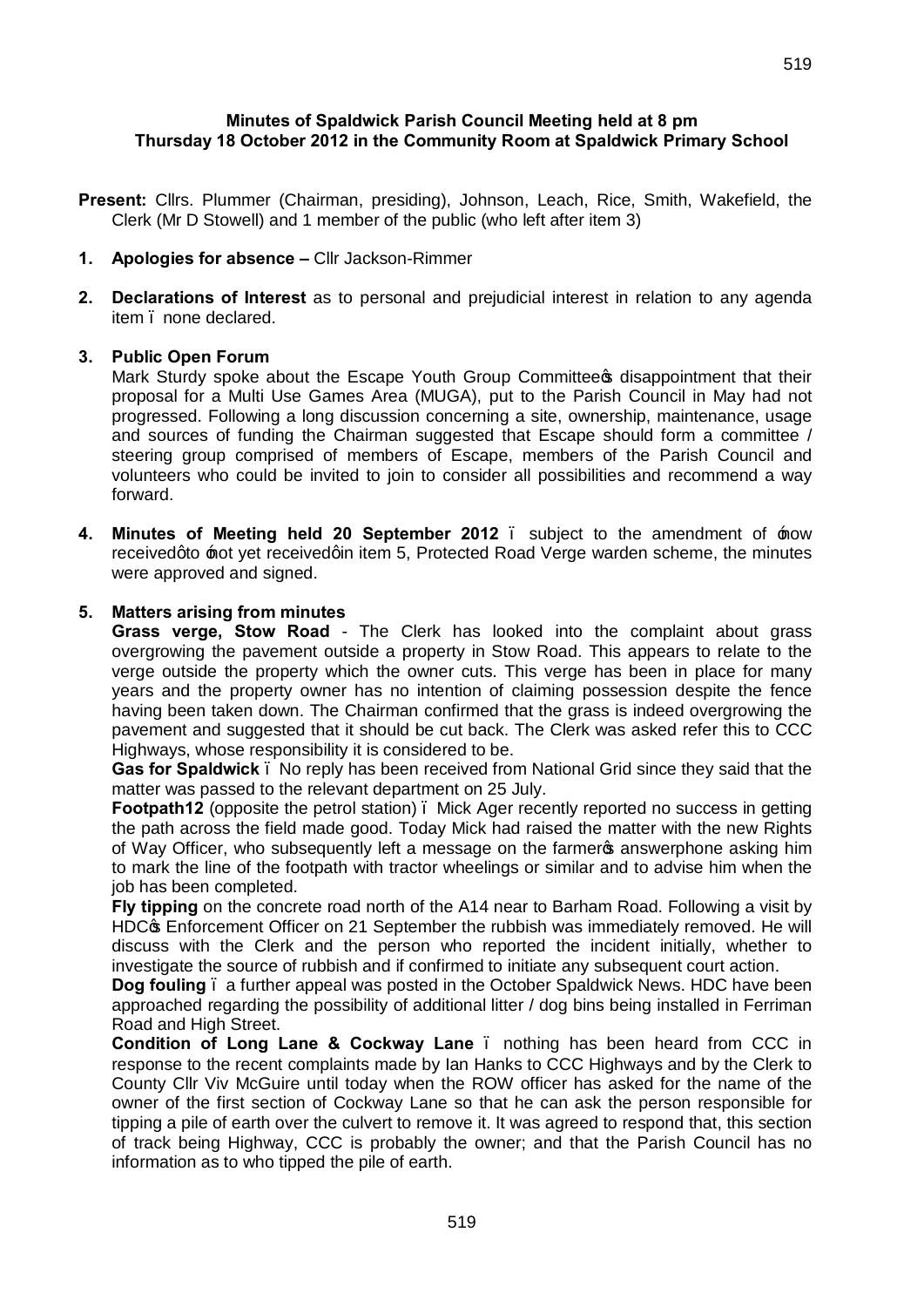**Living Sport** – due to the last date for receipt of nominations being 4th October the idea of putting a notice in Spaldwick News and on the website was dropped.

**Thrapston Road Archaeological Survey –** To date 24 tickets have been issued from the Shop for next Thursday<sub>®</sub> talk. The Clerk will contact Susan Clelland this weekend to ensure any required facilities are available. Cllr Plummer agreed to meet her on arrival.

# **6. Finance**

**Q2 Quarterly Budget Review and bank reconciliation** - The Clerk presented a statement of receipts and payments to 30 September 2012 and the bank reconciliation at that date. After discussion of the statement, which had been inspected and approved by Cllr Smith prior to the meeting, it was resolved that it be accepted as evidence that the accounts are being correctly maintained.

**Annual donations** -.It was **resolved** to donate £435 (£1 per elector) to East Anglian Air Ambulance.

## **The following payments were approved:**

100525 East Anglian Air Ambulance, £435.00

100526 E Leach, compost for village planting, £15.00

**It was noted that the Precept Request for 2013/14 has to be submitted by 21 December** The Clerk will prepare a draft budget for consideration at the next meeting.

## **7. Planning**

#### **New Planning Applications - none**

#### **Withdrawal of the following application was noted:**

**1201311FUL** Retrospective planning application for first floor balcony to the rear, 9 Ivy Way The Planning Officer has advised the applicants that the Local Planning Authority would have grounds to refuse the application in terms of neighbour amenity and their loss of privacy and has made suggestions as to how the issue might be overcome.

The application has subsequently been withdrawn pending resubmission.

**Woolley Hill Wind Farm** –Cllr Jackson-Rimmer recently asked the Clerk to find out if there is any more information regarding the charity funding that RES will be making available to the villages surrounding the Woolley wind farm. The Clerk referred the question to Phil Briscoe who replied on behalf of RES as follows:  $\exists$  he Community Benefit Fund will become available soon after Woolley Hill Wind Farm becomes fully operational. More details regarding how the Fund will be administered and how local people can apply for funding will be announced in the coming months.qPhil Briscoe has today confirmed that a meeting of the Community Liaison Group (CLG) will be called within the next few weeks. Nothing further will happen about publicising the fund arrangements before that meeting. In the event that 2 representatives from each of the local PC $\sigma$  are invited, as was the case at its foundation, it was **resolved** that Cllrs Leach and Plummer be the representatives.

Andy Moffat, HDC Planning Service Manager, has confirmed that his department has no influence over such funds provided by the owners of wind farms. The decisions to provide a fund and how to distribute it are made by the owners.

Cllr Leach spoke of his concern that RES are apparently proposing that applications from local organisations for funding will be made direct to them. He feels strongly that the money offered by the Community Benefit Fund should be distributed to the local Parish Councils who would invite and assess applications from organisations in their parish and make grants at their discretion. After discussion it was **resolved** that this stance is adopted by the Council in its negotiations.

## **8. Queen Elizabeth's Diamond Jubilee Commemoration June 2012**

1. Bench on Belton's Hill – the Clerk presented the installation proposal which he intends to send out with the Request for Quotation to three possible contractors. With the addition of some extra detail this was approved.

2. Tree adjacent to bench at Belton $\infty$  Hill . Clerk will obtain recommendation from HDC.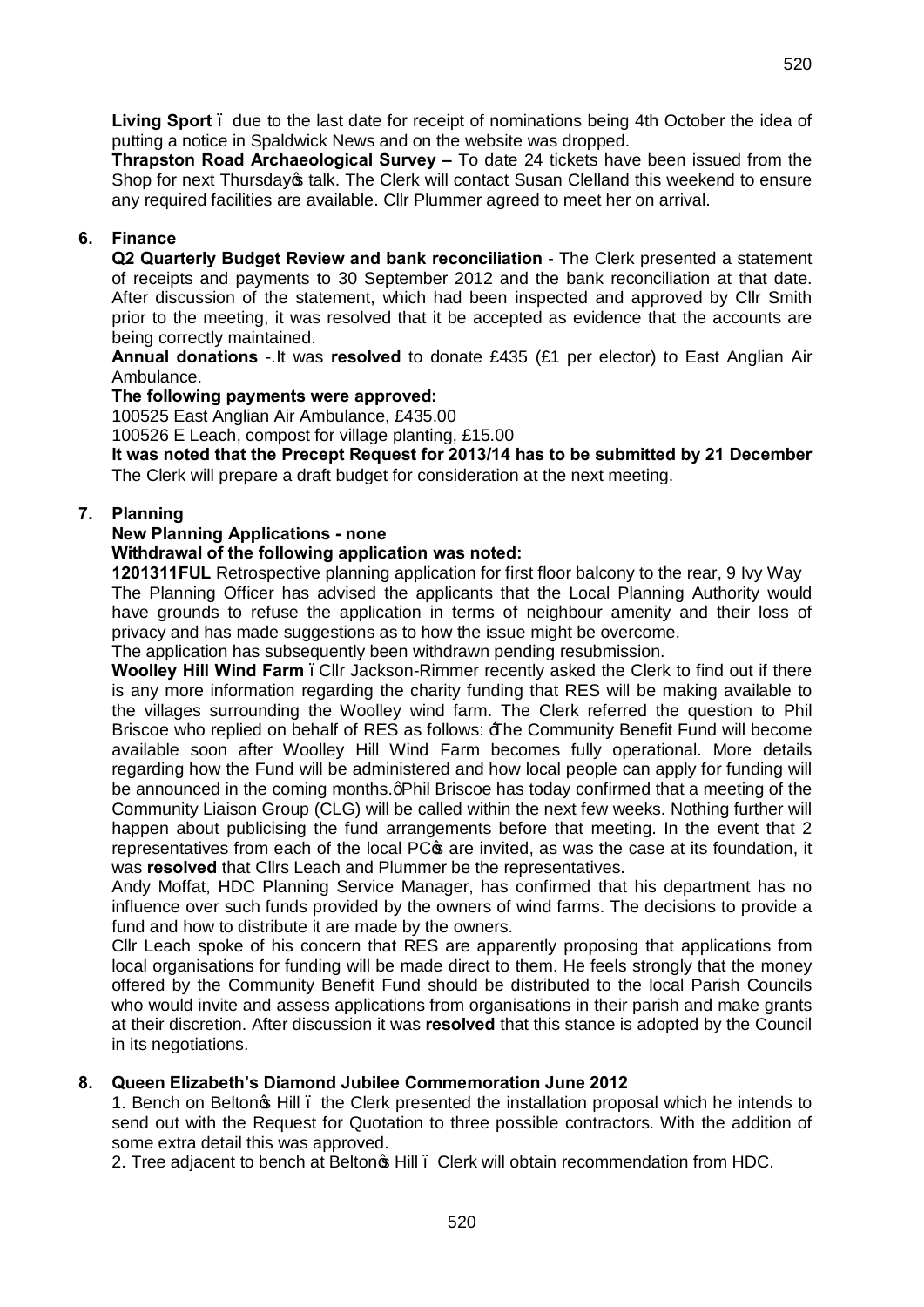3. Mugs – 7 mugs remaining unsold at the shop are being passed to the Spaldwick Social Group for disposal as they see fit.

## **9. Inspection / Repair / Replacement of Assets** – progress reports

**Trees on Village Green** . In response to the Clerk of request for help, Cllr Plummer agreed to take this matter forward from the point reached at the June meeting where it was decided to ask Bartletts to respond to the unanswered question  $\pm$ what treatments, if any, do you anticipate being required annuallyg and to seek additional quotations from other tree expert companies.

**Trees / shrubs pruning, Ferriman Road public open space – the offending Rhus which** was the subject of a complaint from the owner of 40 Ferriman Road has been cut back by Cllrs Plummer & Smith. Cllr Johnson has agreed to remove the pile of branches but is unable to access the site due to the absence of a key to the security post. The Clerk is trying to locate this, but if it cannot be found the lock can be removed and replaced by a new one. **War Memorial refurbishment** – The Clerk will follow this up without further delay.

**Village sign refurbishment** - Trevor Cooper to be asked if he can complete this work soon.. **Tree pruning, Stow Road verge** - Cllrs Johnson & Smith will carry out the work shortly. **The Limes, High Street** – no action necessary.

**10. To consider permanent site for the refurbished bier / hand hearse** – Cllrs Plummer & Johnson will examine the brick building in Church Lane and define what needs doing to make it more suitable for housing the bier without deterioration.

## **11. New Parish Council website**

It was noted that Cllr Rice has updated the website and introduced some new features. The URL remains as [www.spaldwickparishcouncil.org.uk](http://www.spaldwickparishcouncil.org.uk/) and will continue to display all the types of information previously provided. As a result of more procedures being viewable on the website the % aformation available under the Model Publication Scheme+ issued in December 2008 will need to be amended. This will be brought to the next meeting for formal adoption. Amongst the items to be published on the website is the Register of Pecuniary Interests (i.e. copies of the councillorsq individual forms). These are now also published on the HDC website as required by the Localism Act 2011.

## **12. Flood Asset Register for Cambridgeshire**

## **To consider providing CCC with critical information regarding flood assets**

The Clerk has ascertained that the register will be in the form of a map, available to view on the  $\text{MV}$  Mapsgsection of the CCC website, which identifies the position of culverts, drains, gullies, ditches, siphons, inspection chambers (manholes), ordinary watercourses (open channels), gravity discharge outfalls, (flapped outfalls), raised flood embankments, flood walls, sluice gates, locks and reservoirs (balancing ponds).

Council, being of the opinion that this task is best dealt with by officers from the relevant agencies (Anglian Water, CCC Highways, and Alconbury & Ellington Internal Drainage Board), it was resolved to inform CCC that the Parish Council is unable to help in the initial survey but will be prepared to examine any draft of the register when available and identify possible errors or omissions.

## **13. Correspondence**

## **Hemingford Abbotts Parish Council Outreach Councillor Training**

HABC is proposing to arrange CAPALC led Councillor Development sessions of 2-2.5 hours each, in January/February 2013. Costs will depend on numbers attending. Session 1: Meetings, Meeting Procedures & Code of Conduct

Session 2: Budgets, Precepts, Statutory Powers & Standing Orders

Session 3: Planning, Section 106 Agreements, & Risk Management

Cllr Rice expressed an interest in attending sessions 1 & 2 and, if not too costly, session 1. Other members were asked to inform the Clerk if they wish to attend any sessions.